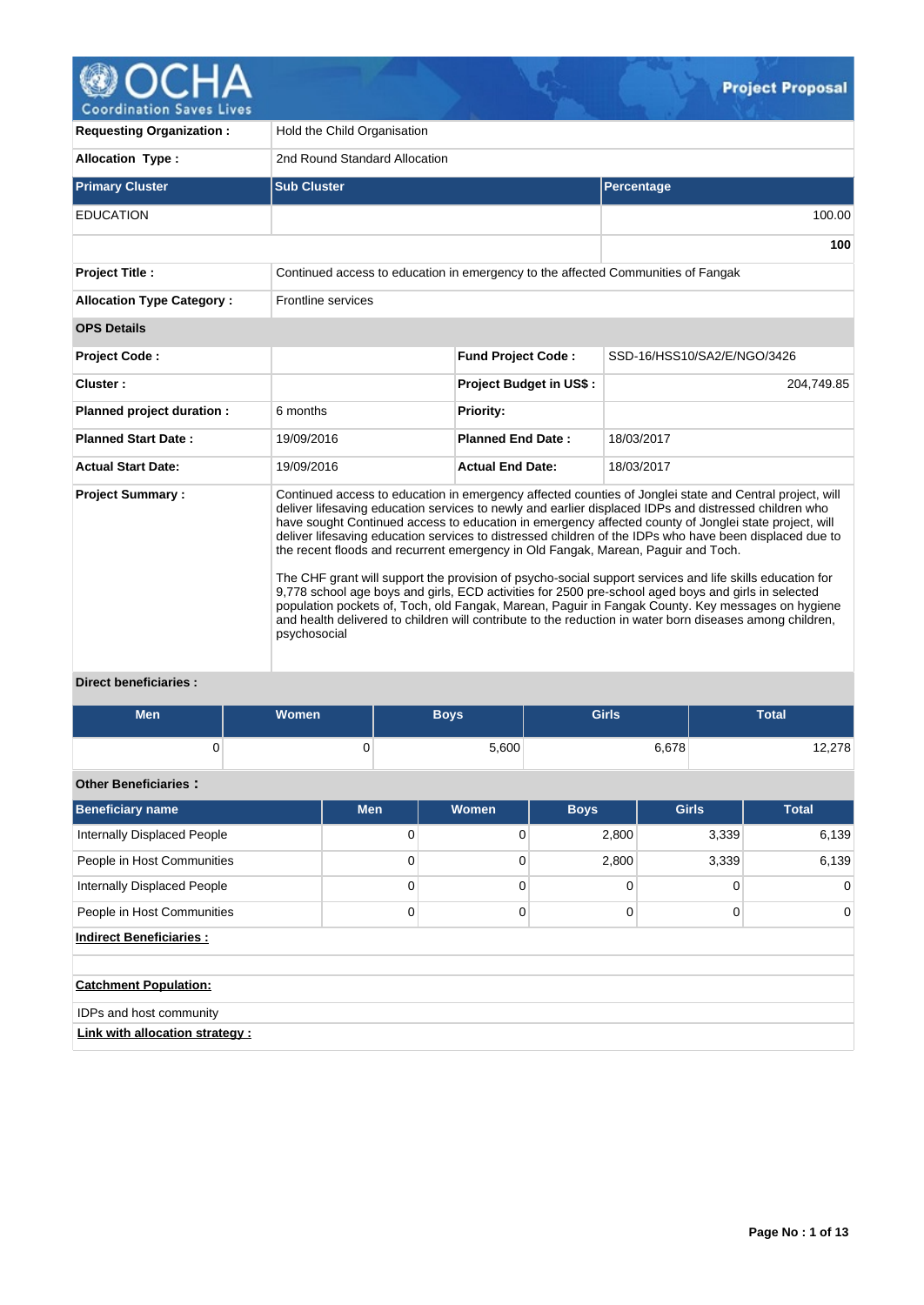The Implementation of this project in the 4 targeted IDP locations of Fangak County which is one of the highly vulnerable counties according to the combined heat map, MYR 2015, the project will provide frontline services, for conflict affected and displaced boys and girls through 2 major outcomes;

1: Continued access to lifesaving and conflict sensitive education for 9,778 children (4,600 boys and 5,178 girls) school age going children, in Marean, Toch, Old Fangak and Paguir.

2: Increased access to early childhood development (ECD) activities for 2500 (1,000 boys and 1,500 girls) under 5s, and strengthened linkages/referrals between ECD centers and nutrition programs in Old Fangak, Marean, Toch and Paguir. Based on our operational experience in the implementation of activities in the area (Fangak), targets proposed under these outcomes are feasible during this implementation period of 6 months within the available resources, and Hold the Child will be in position to immediately execute the implementation process upon fund disbursement therefore, this project will directly contribute to the standards allocation strategy and to the cluster priority actions under this allocation

# **Sub-Grants to Implementing Partners :**

| <b>Partner Name</b> | <b>Partner Type</b> | <b>Budget in US\$</b> |
|---------------------|---------------------|-----------------------|
|                     |                     |                       |

# **Other funding secured for the same project (to date) :**

| <b>Other Funding Source</b> | <b>Other Funding Amount</b> |
|-----------------------------|-----------------------------|
|                             |                             |

# **Organization focal point :**

| <b>Name</b>   | <b>Title</b>            | <b>Email</b>            | <b>IPhone</b>  |
|---------------|-------------------------|-------------------------|----------------|
| Kiweesi Alex  | <b>Progams Director</b> | kiwesi@holdthechild.org | +211-955015259 |
| Mijjo Godfrey | Programs Coordinator    | mijjo@holdthechild.org  | +211-955120773 |

# **BACKGROUND**

### **1. Humanitarian context analysis**

Fangak County is a home to 157,422 individuals as per mid-year projected population NBS & WFP. The continued fighting in the greater Upper Nile region especially in Unity and Upper Nile state has been associated with grave violations of child rights and the recent offensive episodes have caused additional movement of IDPs especially the Nuer and Shuluk tribes into Fangak County, A cumulative IDP number in Old Fangak of which 18,534 in Toch, 18,534 in Marean, 13,660 in Paguir, 13740 and Old Fangak headquarters, 22,401? (Dec 2016 County, CCCM county focal point Reports). As a result of the continued conflict situation, children have been exposed to extreme levels of violence against civilians, including brutal GBV against girls, boys and women; Observations indicate high levels of distress and trauma in children and increasing participation of unoccupied youth in organized crime and violence in the IDP and host settlements. The increased food insecurity especially among IDPs majority of which are female headed households is associated with learners and teachers coming to school hungry or with deteriorated nutrition status, disrupting teaching and learning. Reduced attendance of both teachers and learners is likely to increase as they instead participate in labor or livelihoods work. Scholastic activities in the county are localized in a few areas with intermittent teaching and learning sessions. There is a complete lack of alternative and post-primary education means that adolescents have few options, and boys are particularly at risk of being recruited into the armed group as well as perpetuating conflict within communities of Fangak of County. The ongoing education activities are immensely affected by the looming economic crisis that has made more teachers and volunteers to quit education and explore other livelihood options. These underscore the need for continued provision of education activities especially in these opposition held areas teachers are not paid, deliver psychosocial support and life skills education with emergency key messages for school age going boys and girls, Early childhood education and youth skills training to relieve distress and restore normalcy, life skills will reduced the likelihoods for recruitment into armed groups, and vocational will reduced the idle tendencies among associated with recruitment and perpetuation of violence in the selected population pockets of Old Fangak, Toch, Mari and Paguir of Jonglei state during the first half of 2016

# **2. Needs assessment**

The targeted areas have had rapid needs assessment coordinated by NPA as specified herein. Toch on 24-25 February 2015 indicated 23,990 IDPs pending registration which was pending verification. Camp Coordination and Camp Management (CCCM) registration done by Hold the child under IOM registered 18,534 IDPs in Toch, 13,740 in Paguir, 13,660 in Marean and 22,401 in Old Fangak. Nevertheless, the children for both IPDs and the host community are mostly idle or most of their time is exhausted in playing, fishing and looking after the domestic animals like cows, goats and many more. During the registration, it was discovered that many of school going ages were out of school because the schools were not operational initially and even there were no teachers and lack of educational materials children of the Internal displaced people (IDPs) and the host community were at a high risk of early marriage especially for the girls and the boys joining the army. All these happenings would expose this young people to a danger on contracting sexual transmitted diseases like Gonorrhea, Syphilis and the dangerous disease HIV and Aids and early marriages would lead to complication during delivery, idleness amongst the youths has paved way to tendencies of violence and other dubious behaviors however, with the initiative of Hold the child during the CHF 2nd round a location 2015 and 1st round 2016 respectively, schools began existing, children were mobilized to go back to school, teachers trained on life skills and psychosocial support and the PTAs who currently are directly engaged in the school management.

### **3. Description Of Beneficiaries**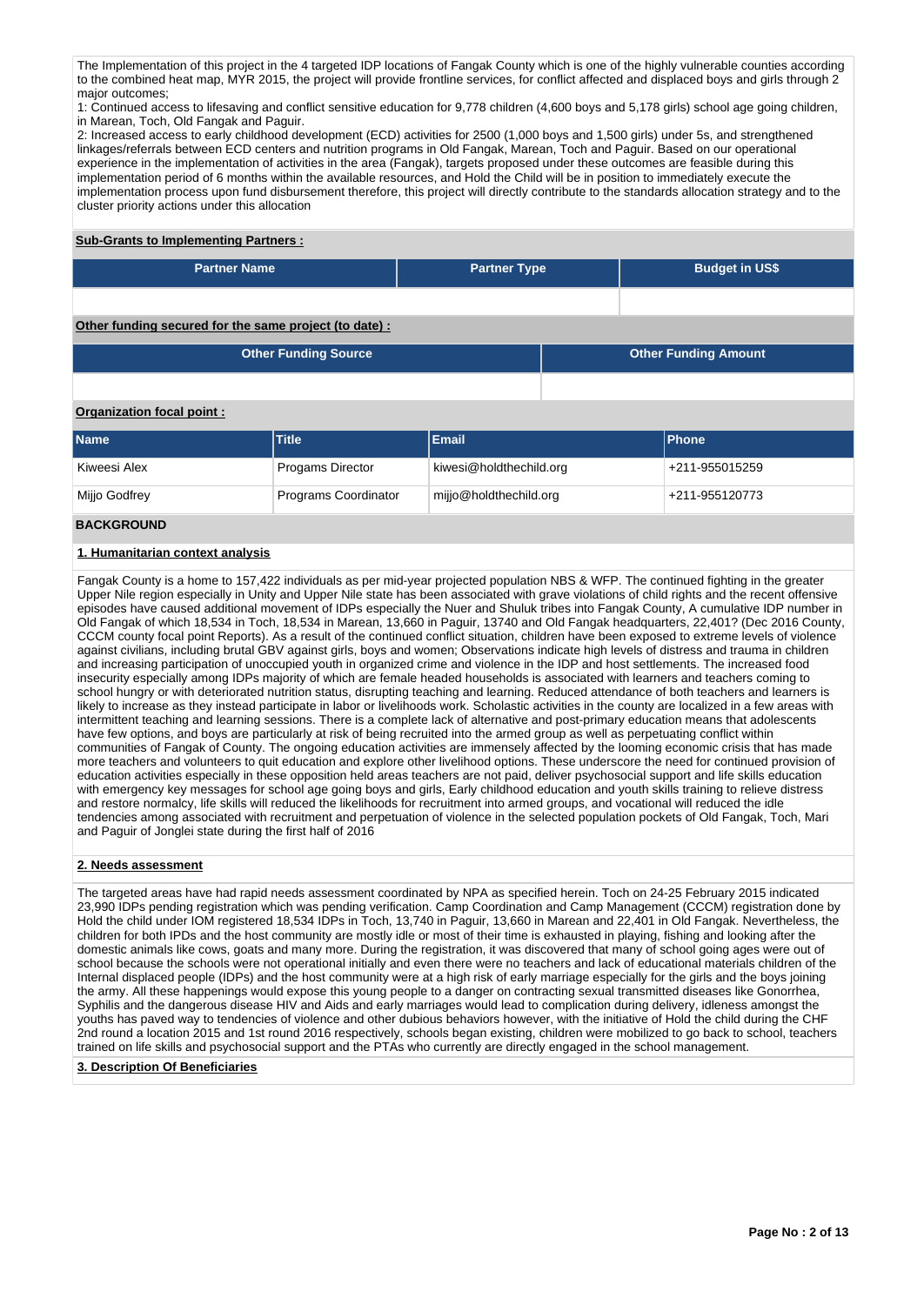This project will deliver education in emergencies services to newly displaced IDPs and distressed children who have sought refuge in Fangak County, 120 PTAs/SMCs (70 females and 50 males) remobilized and given refresher training on school management as a whole; 100 (40 male and 60 female) teachers/volunteers mobilized and given refresher training to provide Psychosocial support services and life skills education for 9,778 (4,600 boys and 5,178 girls) school going age; 50 (20 males and 30 females) para ECD teachers/Volunteers) to support ECD activities for 2,500 (1,000 boys and 1,500 girls) pre-school age in selected population pockets of Marean, Old Fangak, Toch, and Paguir in Fangak County of Jonglei state, during the second half of 2016. Based on the immense needs for services the above target categories will be selected as based on; equal numbers (host community and IDPs) will be selected from among the IDP communities to compose school SMCs. Former School PTAs will be identified with guidance of the local leaders/chiefs and will be selected/identified in each of the 4 target IDP/host locations, if the identified former PTAs are not sufficient, additional members will also be nominated by the local leaders • A total of 40 male and 60 female former teachers and volunteer will be selected, individuals will be from among the IDP and host community locations • 9,778, (4600 boys and 5178 girls) school going age will be admitted, at least 2,000 children into normal schools facilities in Old Fangak and Toch while mobile classrooms will be conducted in Mareang and Paguir IDP locations where permanent schools are almost unavailable. • 2,500 (1, 000 boys and 1,500 girls) pre-school going age will be admitted, at least 500 from each of the IDP locations • Provide uninterrupted access to critical, multi sector lifesaving education to conflict affected and distressed 9, 7787 school age children (4,600 Boys and 5,178 Girls), 2,500 ECD (1,000 boys and 1,500 girls) in selected population pockets of Marean, Toch Old Fangak and Paguir during the second half of 2016.

#### **4. Grant Request Justification**

Under this funding allocation of \$ 200,000 towards the implementation of this project; will deliver key lifesaving messages on hygiene, health, nutrition to pre-schools and school age going children, and youths which will contribute to reduction in morbidity for children in IDP and host settlements. The project will provide psycho-social support to distressed 9,778 school age children (4,600 Boys and 5,178 Girls), 2,500 (1,000 boys and 1,500 girls) pre-school age restore normalcy in the IDP locations of Marean, Toch, Old Fangak, Paguir, in Fangak County during the second half of 2016.

Based on our operations in Fangak since January 2013, we have built a working relations with the target communities, and are conversant with the operational realities, Our progressive nutrition program and education in emergency have built the relevant operational capacity in the area, and our IDP tracking project has also cultivated our relations with IDPs and host communities in the targeted areas that have high IDP caseloads. Our relations with protection WASH and health cluster partners on ground (Fangak) will facilitate quick coordination and optimal dissemination of life saving key messages, integration of life skills that will directly maximize the impact of this CHF supported project on children survival and welfare. Our built institutional experience in delivering literacy, ECD and education in emergency programs will benefit quality delivery of the proposed initiatives. These plus our longstanding working with partner on ground and the cluster coordination mechanism both at state and national levels makes Hold the Child the most suitable national organization to undertake the operations as proposed in the this funding applications

#### **5. Complementarity**

This project implementation basically will help the teachers, PTAs after having training to impart life skills, psycho-social support, and ECD that the organization has built in the past to give a specialized PSS for any cases identified and will capitalize on the assistance from UNICEF Child Protection specialist. Ground operation in Fangak County, will benefit from the community support and contacts that have been established by our CCCM.IDP tracking activities such as teachers/volunteers, PTAs/SMCs selections. Field movements will be complemented by our logistical capacity build from our nutrition over 4 years nutritional services in the County, ECD activities annexed to nutrition centers will provided a better chance for rapid MUAC screening and identification of malnourished children and an avenue to reach women with key child survival messages. Mothers attending IYCF, counseling sessions and mother-to-mother support groups will too have their children engaged with ECD activities that will also have psycho social support and life skills components and to ensure continuation with ECD after they are discharged from the nutrition programs

### **LOGICAL FRAMEWORK**

#### **Overall project objective**

Continued access to lifesaving, and inclusive education for 9,778 (4,600 boys and 5,178 girls) school age and 2500 ECD age going children in Marean, Toch, Old Fangak and Paguir in Fangak County

| <b>EDUCATION</b>                                                                                                                                                                                                                  |                                                                                                                                                |                                 |
|-----------------------------------------------------------------------------------------------------------------------------------------------------------------------------------------------------------------------------------|------------------------------------------------------------------------------------------------------------------------------------------------|---------------------------------|
| <b>Cluster objectives</b>                                                                                                                                                                                                         | <b>Strategic Response Plan (SRP) objectives</b>                                                                                                | <b>Percentage of activities</b> |
| CO1: Conflict-affected children and young<br>people are protected through access to safe<br>and secure learning environments                                                                                                      | HRP 2016 SO1: Save lives and alleviate<br>suffering through safe access to services and<br>resources with dignity                              | 30                              |
| CO3: Immediate and future threats are<br>prevented and minimized through the<br>provision of life-saving education to children<br>and young people affected by the crisis                                                         | HRP 2016 SO2: Ensure communities are<br>protected, capable and prepared to cope with<br>significant threats                                    | 30                              |
| CO2: Conflict-affected children and young<br>people's psychosocial recovery and cognitive<br>development are strengthened through<br>Education in Emergency, inclusive of basic<br>education, vocational training and life skills | HRP 2016 SO1: Save lives and alleviate<br>suffering through safe access to services and<br>resources with dignity                              | 40                              |
|                                                                                                                                                                                                                                   | Contribution to Clueter Contar Objectives : The project in a straight line will contribute to the objectives of the clueter as easy he regized |                                 |

**Contribution to Cluster/Sector Objectives :** The project in a straight line will contribute to the objectives of the cluster as can be realized at the cross cutting issues which directly correspond with the cluster objectives

### **Outcome 1**

Continued access to lifesaving, and inclusive education for 9,778 (4,600 boys and 5,178 girls) school age in Marean, Toch, Old Fangak and Paguir in Fangak County

# **Output 1.1**

#### **Description**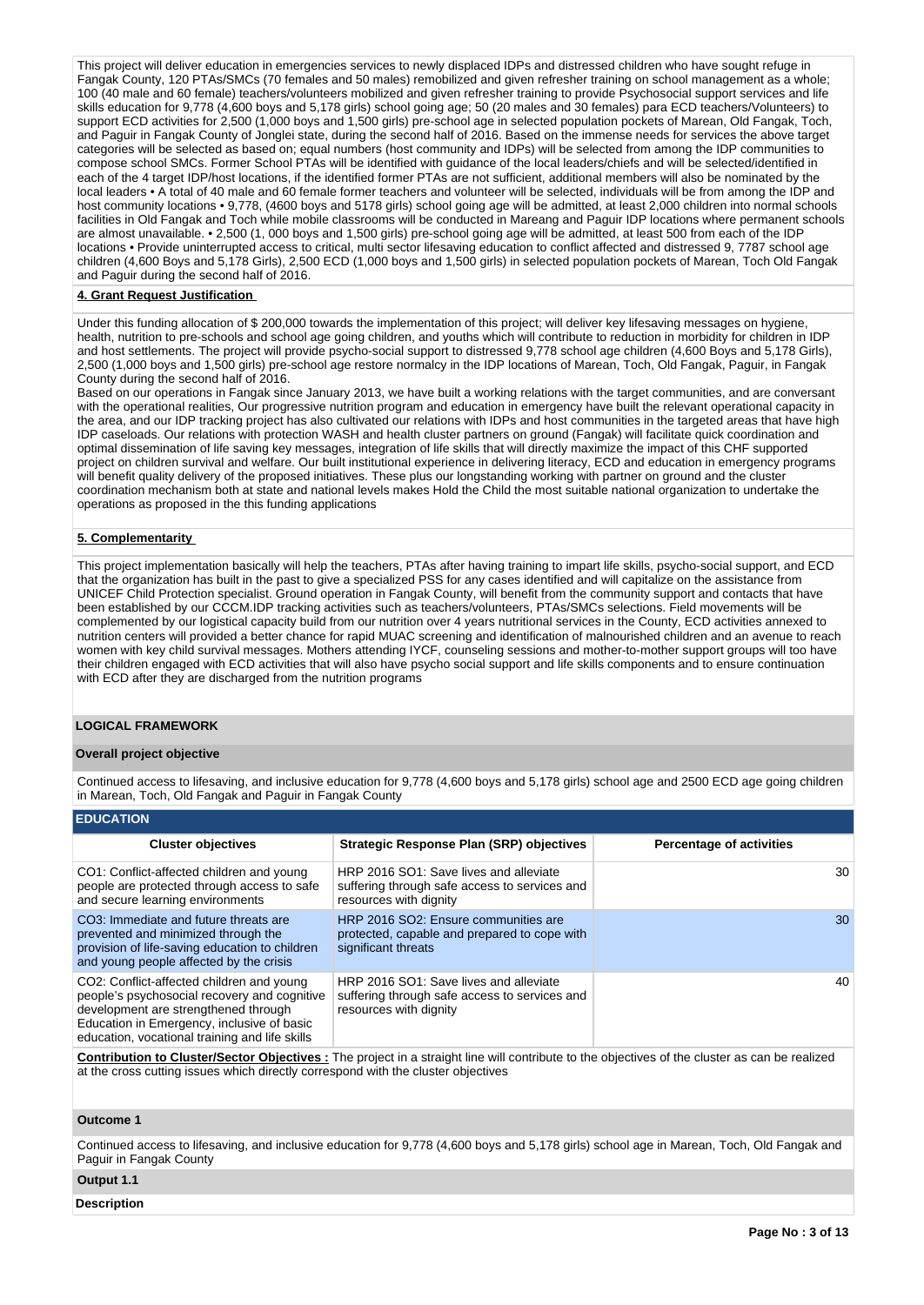9,778 (4,600 boys and 5,178 girls) conflict affected and distressed school age going children access psycho social support services and life skills in Marean, Toch, Old Fangak and Paguir

# **Assumptions & Risks**

Security situation remains stable, easy accessibility to the target areas, positive participation of communities/beneficiaries/local authorities

# **Activities**

# **Activity 1.1.1**

Identify/mobilize teachers (former teachers or volunteers) among IDP and host communities of Marean, Toch Old fangak, Paguir, provide training/refresher on psychosocial support and life skills using cluster-UNESCO Modules

# **Activity 1.1.2**

Provide peer counseling, sporting and recreation sessions for distressed children attending schools and mobile classrooms; and screening of severally traumatize children and appropriately refer for specialized child protection services available.

### **Activity 1.1.3**

Disseminate key lifesaving messages to children attending mobile classrooms through demonstrations, use of IEC materials, and integration of play for peace games

### **Activity 1.1.5**

Identify/mobilize, re-activate and provide training for 120 PTAs/SMCs on their roles in schools and management and Mobile classroom models

# **Activity 1.1.6**

Mobilize and register at least 9,778,378 (4,600 boys and 5,178 girls) continue schooling in Old Fangak Toch, Paguir and Marean resume their normal classes

# **Activity 1.1.7**

Teachers mobilized and provided with refresher training and paid monthly incentive. (100; 60 females and 40 males for the primary level)

# **Activity 1.1.8**

Inception/community meetings and joint monitoring

# **Activity 1.1.9**

Distribute learning materials to 12,278 children (5,600 boys and and 6,678 girls) in the targeted payams

# **Activity 1.1.4**

Conduct training for teachers (former teachers or volunteers) among IDP and host communities of Paguir, Toch, Old Fangak, Mareang, on life skills and classroom management

### **Indicators**

|                                                                      |                                                                              |                                                                                                                            |            | <b>End cycle beneficiaries</b> |                   |           | End<br>cycle  |  |
|----------------------------------------------------------------------|------------------------------------------------------------------------------|----------------------------------------------------------------------------------------------------------------------------|------------|--------------------------------|-------------------|-----------|---------------|--|
| Code                                                                 | <b>Cluster</b>                                                               | <b>Indicator</b>                                                                                                           | <b>Men</b> | <b>Women</b>                   | <b>Boys</b> Girls |           | <b>Target</b> |  |
| Indicator 1.1.1                                                      | <b>EDUCATION</b>                                                             | Frontline # of IDP and host community children<br>attending school                                                         |            |                                | 4,60<br>0         | 5,17<br>8 | 9,778         |  |
|                                                                      | Means of Verification: Photos, attendance list, reports and photos           |                                                                                                                            |            |                                |                   |           |               |  |
| Indicator 1.1.2                                                      | <b>EDUCATION</b>                                                             | Core Pipeline # of conflict-affected children<br>benefiting from education in emergencies supplies                         |            |                                | 4,60<br>0         | 5,17<br>8 | 9.778         |  |
|                                                                      | <b>Means of Verification:</b> photos, attendance lists, reports, testimonies |                                                                                                                            |            |                                |                   |           |               |  |
| Indicator 1.1.3                                                      | <b>EDUCATION</b>                                                             | Frontline # of IDP and host community children<br>enrolled                                                                 |            |                                | 4,60<br>0         | 5,17<br>8 | 9.778         |  |
| <b>Means of Verification:</b> school registers, photos, testimonies, |                                                                              |                                                                                                                            |            |                                |                   |           |               |  |
| Indicator 1.1.4                                                      | <b>EDUCATION</b>                                                             | Frontline # of teaching facilitators paid with<br>monthly incentives in displacement sites                                 | 40         | 60                             |                   |           | 100           |  |
|                                                                      | <b>Means of Verification:</b> Monthly pay sheets, daily attendance records   |                                                                                                                            |            |                                |                   |           |               |  |
| Indicator 1.1.5                                                      | <b>EDUCATION</b>                                                             | Frontline # of PTA trained in life-saving skills                                                                           | 50         | 70                             |                   |           | 120           |  |
|                                                                      | <b>Means of Verification: Attendance List</b>                                |                                                                                                                            |            |                                |                   |           |               |  |
| Indicator 1.1.6                                                      | <b>EDUCATION</b>                                                             | Frontline # of teachers trained to provide<br>psychosocial support                                                         | 40         | 60                             |                   |           | 100           |  |
|                                                                      | <b>Means of Verification:</b> Attendance list, pictures and testimonials     |                                                                                                                            |            |                                |                   |           |               |  |
| Indicator 1.1.7                                                      | <b>EDUCATION</b>                                                             | Frontline # of children who have developed live-<br>saving and life skills that are relevant and<br>immediately applicable |            |                                | 4,60<br>0         | 5,17<br>8 | 9,778         |  |
| <b>Means of Verification:</b>                                        |                                                                              |                                                                                                                            |            |                                |                   |           |               |  |
| Indicator 1.1.8                                                      | <b>EDUCATION</b>                                                             | Number of meetings held and meeting minutes<br>captured during the meetings                                                |            |                                |                   |           | 6             |  |
| <b>Means of Verification:</b>                                        |                                                                              |                                                                                                                            |            |                                |                   |           |               |  |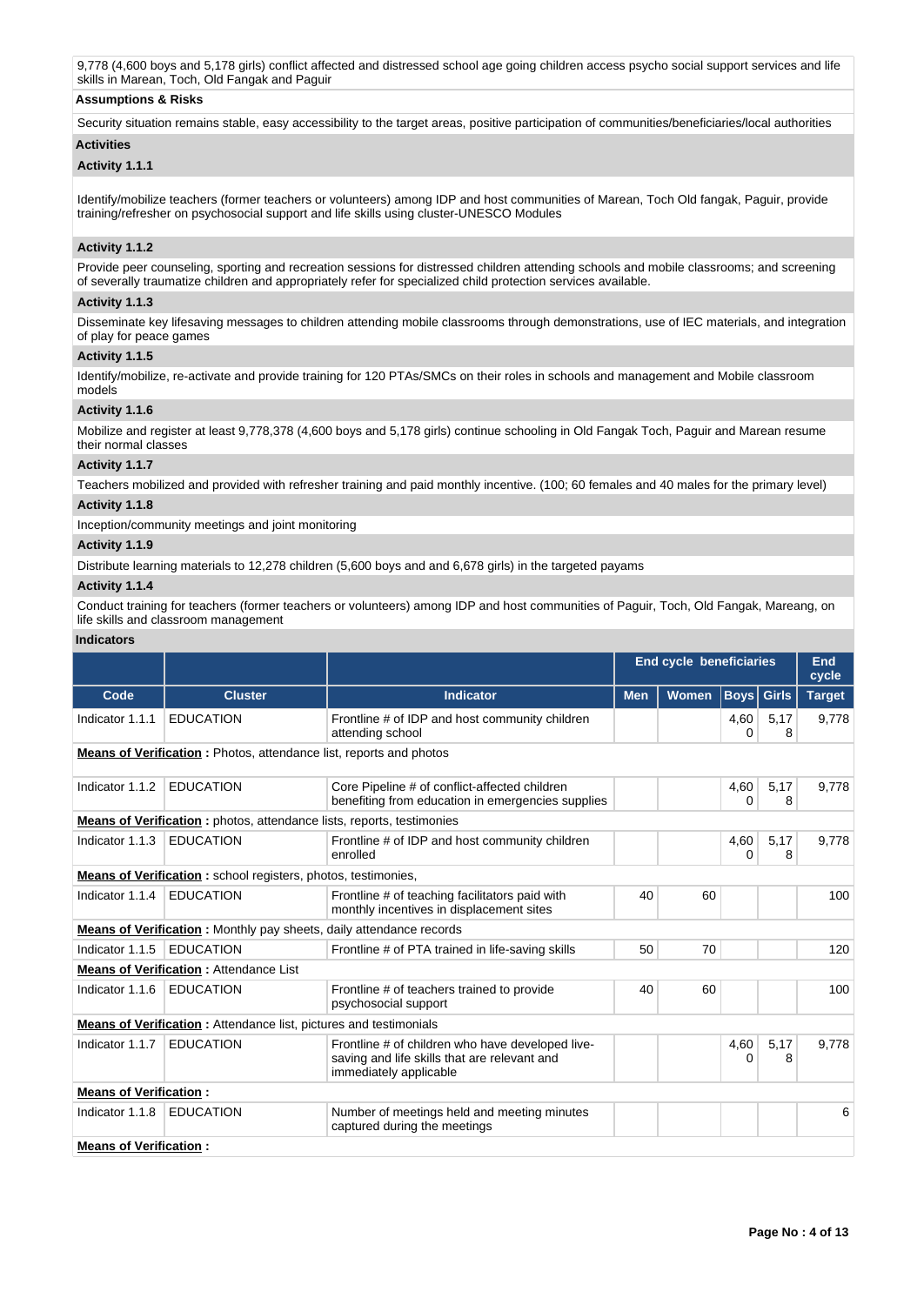### **Outcome 2**

Increased access to integrated early childhood development (ECD) activities for 2,500 (1,000 boys and 1,500 girls) pre-school going age, and strengthened linkages/referrals between ECD centers and nutrition programs in Marean, Toch, Old Fangak, Paguir,

# **Output 2.1**

#### **Description**

2500 (1,000 boys and 1,500 girls) children of pre-school going age access integrated ECD activities are linked with existing nutrition services in Marean, Toch, Old fangak Paguir, in line with UNICEF/WHO recommendations for integration of ECD with emergency nutrition programming

### **Assumptions & Risks**

Continued access to target communities, active participation of the target communities

### **Activities**

#### **Activity 2.1.3**

Mobilization and registration of children between 3 to 5 years in the Early Childhood Development Activities

#### **Activity 2.1.4**

Distribution of emergency learning and recreational (ECD) supplies to 2,500 children of ECD going age

### **Activity 2.1.1**

Identify/mobilize and provide rapid training for 50 Para ECD personnel

#### **Activity 2.1.2**

Provide integrated ECD activities for pre-school going age at child spaces annexed to near nutrition centers in Paguir, Toch, Old Fangak, Marean,

#### **Indicators**

|                 |                                                                            |                                                                                                    |            | <b>End cycle beneficiaries</b> |                   |           | <b>End</b><br>cycle |  |
|-----------------|----------------------------------------------------------------------------|----------------------------------------------------------------------------------------------------|------------|--------------------------------|-------------------|-----------|---------------------|--|
| Code            | <b>Cluster</b>                                                             | <b>Indicator</b>                                                                                   | <b>Men</b> | <b>Women</b>                   | <b>Boys Girls</b> |           | <b>Target</b>       |  |
| Indicator 2.1.1 | <b>EDUCATION</b>                                                           | Frontline # of IDP and host community children<br>enrolled                                         |            |                                | 1,00              | 1,50<br>0 | 2,500               |  |
|                 | <b>Means of Verification</b> : photos, registers, project reports e.t.c.   |                                                                                                    |            |                                |                   |           |                     |  |
| Indicator 2.1.2 | <b>EDUCATION</b>                                                           | Frontline # of IDP and host community children<br>attending school                                 |            |                                | 1,00<br>0         | 1,50<br>0 | 2,500               |  |
|                 | <b>Means of Verification:</b> Photos, registers, project reports           |                                                                                                    |            |                                |                   |           |                     |  |
| Indicator 2.1.3 | <b>EDUCATION</b>                                                           | Number of Para ECD personnel trained                                                               |            |                                |                   |           | 50                  |  |
|                 | <b>Means of Verification:</b> List of attandance, photos                   |                                                                                                    |            |                                |                   |           |                     |  |
| Indicator 2.1.4 | <b>EDUCATION</b>                                                           | Core Pipeline # of conflict-affected children<br>benefiting from education in emergencies supplies |            |                                | 1,00              | 1,50<br>0 | 2,500               |  |
|                 | <b>Means of Verification: Distribution list</b>                            |                                                                                                    |            |                                |                   |           |                     |  |
| Indicator 2.1.5 | <b>EDUCATION</b>                                                           | Frontline # of teaching facilitators paid with<br>monthly incentives in displacement sites         | 20         | 30                             |                   |           | 50                  |  |
|                 | <b>Means of Verification:</b> Monthly payment sheet, daily attendance list |                                                                                                    |            |                                |                   |           |                     |  |

# **Outcome 3**

Building of 6 semi - permanent structures of 2 class rooms per each using local material (2 in Marean, Toch and 2 in Paguir)

### **Output 3.1**

### **Description**

6 semi permanent structures built using local materials with the help of the local community in Marean, Toch and Paguir to allow children attend their regular/normal classes during this rain season. These two locations there are almost no class rooms, during the rain seasons schools are closed

#### **Assumptions & Risks**

Parent active participation in the local resource mobilization, security normalcy

# **Activities**

# **Activity 3.1.1**

6 semi permanent structures built using local materials with the help of the local community in Marean, Toch and Paguir to allow children attend their regular/normal classes during this rain season. Most of the class rooms are under trees.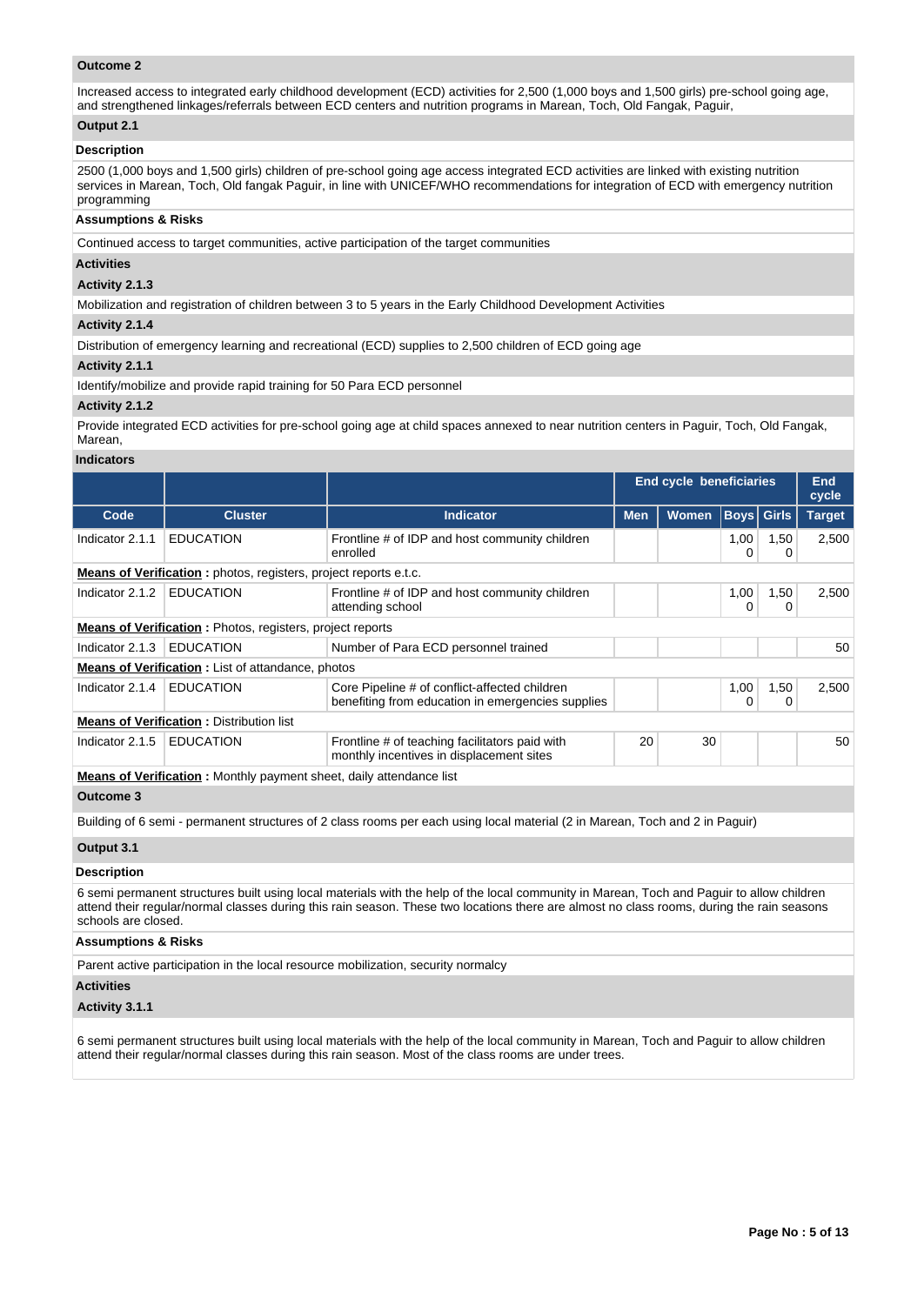### **Indicators**

|                                                                           |                  |                                                                      |            | End cycle beneficiaries |  |  | End<br>cycle  |  |
|---------------------------------------------------------------------------|------------------|----------------------------------------------------------------------|------------|-------------------------|--|--|---------------|--|
| Code                                                                      | <b>Cluster</b>   | <b>Indicator</b>                                                     | <b>Men</b> | Women   Boys   Girls    |  |  | <b>Target</b> |  |
| Indicator 3.1.1                                                           | <b>EDUCATION</b> | Frontline # of Temporary Learning<br>Spaces/classrooms rehabilitated |            |                         |  |  | 6             |  |
| <b>Means of Verification:</b> Photos, testimonies, project reports e.t.c. |                  |                                                                      |            |                         |  |  |               |  |
|                                                                           |                  |                                                                      |            |                         |  |  |               |  |

### **Additional Targets :**

# **M & R**

# **Monitoring & Reporting plan**

Based on the outlined project outcomes and indicators with reference to the project activity plan the following forms the monitoring plan: • Minutes from planning with local leaders during the selection of teachers/volunteers and PTAs at the commencement of the project will be compiled by the project officer.

• Report on rapid training sessions including participants, and training schedule will be compiled at every end of each training session by the project officer

• Admissions and attendance reports (for mobile classrooms, ECD centers and vocational training) will be compiled on weekly basis by the project supervisors

• Reports on the distribution of scholastic materials, to the mobile classrooms will be compiled on a weekly basis by the project supervisors • Reports of children referred for specialized psychosocial support will be drawn on a weekly basis

• Reports on specialized activities like play for peace and other recreation activities will be complied on a weekly basis by the project supervisors

• Field visits by the management team to the project sites will be scheduled regularly after two months to support the teams on ground

• Testimonies from the project beneficiaries will be compiled at different instances during the project cycle by the project supervisors

• The finance officer will keep track of the project expenditures posted and Financial reports will be generated and reported based on CHF standards

• Monthly field meetings will be organized at the field base in Old Fangak to review the progress and identify actions points for the new month in line with the project plans.

• Reports will be summarized into one monthly narrative report that will also include the challenges faced in the reporting period. • Reports will be submitted to the cluster using the standards cluster reporting tools. Bi weekly cluster reports (5Ws) will also be completed and regularly shared by the programs coordinator

• Quarterly CHF reports will also be compiled by the project officer along with the programs coordinator with inputs from the monthly reports

# **Workplan**

| <b>Activitydescription</b>                                                                                                                                               | Year |   | $\overline{2}$ | 3 | 5 |  | 8 | 9        |              |            |  |
|--------------------------------------------------------------------------------------------------------------------------------------------------------------------------|------|---|----------------|---|---|--|---|----------|--------------|------------|--|
| Activity 1.1.1:<br>Identify/mobilize teachers (former teachers or volunteers) among IDP and host                                                                         |      |   |                |   |   |  |   | X        |              |            |  |
| communities of Marean, Toch Old fangak, Paguir, provide training/refresher on<br>psychosocial support and life skills using cluster-UNESCO Modules                       | 2017 |   |                |   |   |  |   |          |              |            |  |
| Activity 1.1.2: Provide peer counseling, sporting and recreation sessions for<br>distressed children attending schools and mobile classrooms; and screening of           | 2016 |   |                |   |   |  |   | $\times$ | $\mathsf{x}$ | $x \times$ |  |
| severally traumatize children and appropriately refer for specialized child protection<br>services available.                                                            | 2017 | X |                |   |   |  |   |          |              |            |  |
| Activity 1.1.3: Disseminate key lifesaving messages to children attending mobile<br>classrooms through demonstrations, use of IEC materials, and integration of play     | 2016 |   |                |   |   |  |   | $\times$ | X            | X          |  |
| for peace games                                                                                                                                                          | 2017 |   |                |   |   |  |   |          |              |            |  |
| Activity 1.1.4: Conduct training for teachers (former teachers or volunteers) among<br>IDP and host communities of Paguir, Toch, Old Fangak, Mareang, on life skills and | 2016 |   |                |   |   |  |   | X        |              |            |  |
| classroom management                                                                                                                                                     | 2017 |   |                |   |   |  |   |          |              |            |  |
| Activity 1.1.5: Identify/mobilize, re-activate and provide training for 120 PTAs/SMCs<br>on their roles in schools and management and Mobile classroom models            | 2016 |   |                |   |   |  |   |          |              |            |  |
|                                                                                                                                                                          | 2017 |   |                |   |   |  |   |          |              |            |  |
| Activity 1.1.6: Mobilize and register at least 9,778,378 (4,600 boys and 5,178 girls)<br>continue schooling in Old Fangak Toch, Paguir and Marean resume their normal    | 2016 |   |                |   |   |  |   |          |              |            |  |
| classes                                                                                                                                                                  | 2017 |   |                |   |   |  |   |          |              |            |  |
| Activity 1.1.7: Teachers mobilized and provided with refresher training and paid<br>monthly incentive. (100; 60 females and 40 males for the primary level)              | 2016 |   |                |   |   |  |   |          |              |            |  |
|                                                                                                                                                                          | 2017 |   |                |   |   |  |   |          |              |            |  |
| Activity 1.1.8: Inception/community meetings and joint monitoring                                                                                                        | 2016 |   |                |   |   |  |   | X        |              |            |  |
|                                                                                                                                                                          | 2017 |   |                |   |   |  |   |          |              |            |  |
| Activity 2.1.1: Identify/mobilize and provide rapid training for 50 Para ECD<br>personnel                                                                                | 2016 |   |                |   |   |  |   | <b>X</b> | ΙX.          |            |  |
|                                                                                                                                                                          |      |   |                |   |   |  |   |          |              |            |  |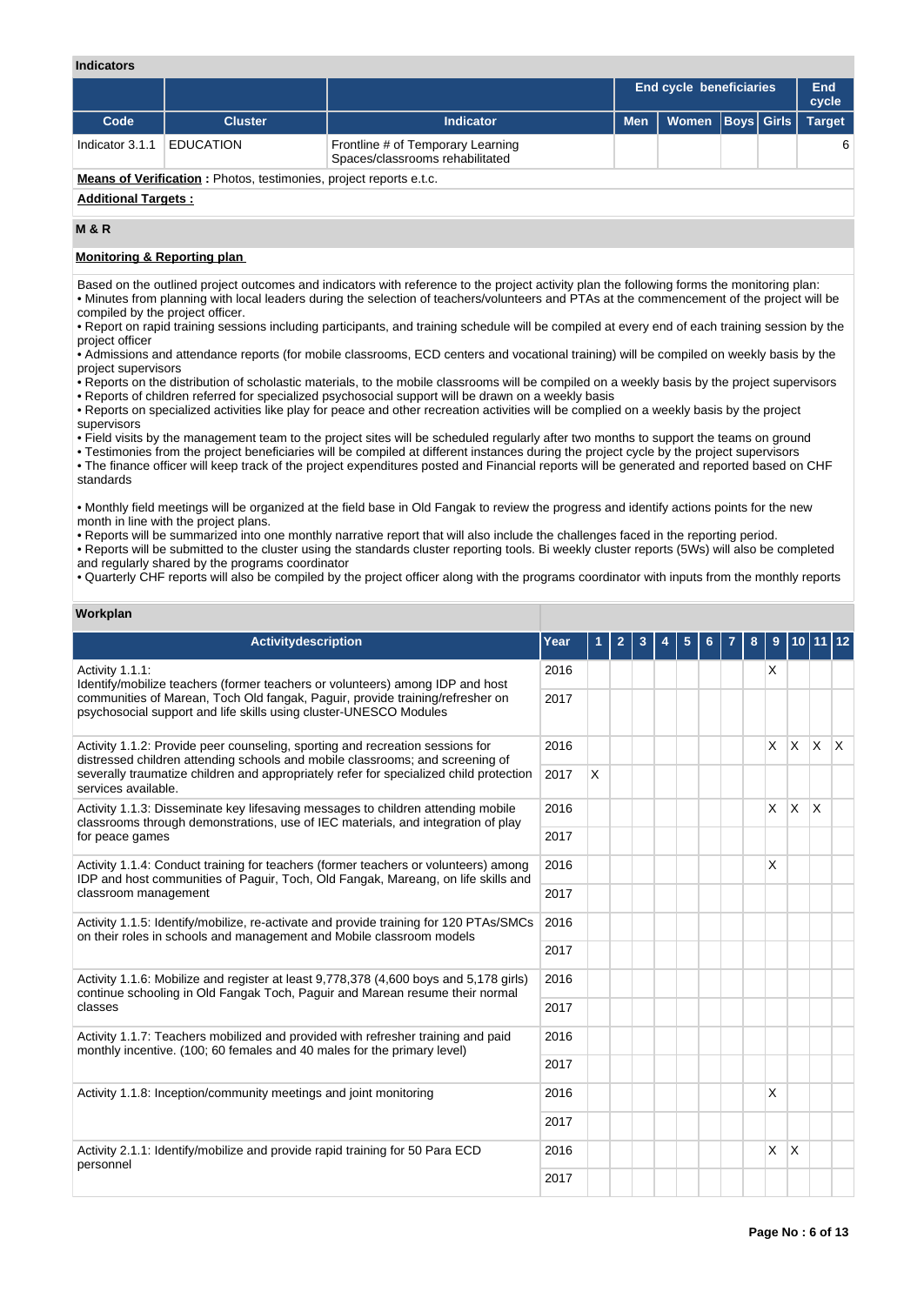| Activity 2.1.2: Provide integrated ECD activities for pre-school going age at child<br>spaces annexed to near nutrition centers in Paguir, Toch, Old Fangak, Marean, | 2016 |   |   |  |  | x | x |  |
|----------------------------------------------------------------------------------------------------------------------------------------------------------------------|------|---|---|--|--|---|---|--|
| 2017                                                                                                                                                                 |      | X | X |  |  |   |   |  |
| Activity 3.1.1.<br>6 semi permanent structures built using local materials with the help of the local                                                                | 2016 |   |   |  |  | X | Χ |  |
| community in Marean, Toch and Paguir to allow children attend their<br>regular/normal classes during this rain season. Most of the class rooms are under<br>trees.   | 2017 |   |   |  |  |   |   |  |

# **OTHER INFO**

### **Accountability to Affected Populations**

• Site selection in the locations/ improvement ECD and temporary sites for mobile class rooms will be done with the consultation from the local authorities/leaders

- All selection of teachers/volunteers, para ECD, PTAs/SMC and youth for vocational training will be prepared within the targeted communities through thorough process that will first refine the criteria for the selection with local leaders which will be followed with
- identification.
- The chosen PTAs in each of the targeted areas will be of much help governing the schools put in their locations.
- Regular/monthly coordination meeting with the stakeholders will be a routine throughout the project cycle
- Focused group discussion will local communities basically on mobile class rooms and ECD centers will be carried evenly during the project sequence for the purpose feed backing from the beneficiaries
- Suggestion box and notice board will be avail for utilization in order to accelerate on the feedback method

### **Implementation Plan**

Hold the child will directly implement this project in the 4 IDP settlements of Mareang, Toch, Paguir and Old Fangak and the following will be the modalities

• Mobile classrooms/repaired classrooms will be placed in areas among IDP settlements that are communally selected

• Selection of PTAs/SMCs members base on the former existing PTAs and other members selected with the consultation of the local leaders within the IDP communities to ensure consistency of mobile class rooms/repaired even when they returned to their former locations

• The selection of teachers and volunteers will also make the most of former teachers to ensure consistence and training will be done with the utilization of cluster- UNESCO modules on Psycho social support and life skills training for teachers

• Go back to school campaign and admissions of children will be conducted through the existing social structures i.e. local leaders, churches among other methods to make sure that the enrollment of children and attendance in the school.

• EDC activities will be conducted through trained para ECD facilitators/teachers/volunteers, ECD centers will be established close to the existing nutrition centers to maximize the referral relations for pre-school age going children in this nutritionally challenged area

• Peer Psychosocial support services will be provided in Mobile classrooms/repaired class rooms by trained teachers through recreation activities, and severely distressed children will be referred to the available more specialized child protection service; where specialized child protection services are in-existent, Hold the Child will mobilize additional efforts to meet the specialized needs of these identified children • Using Cluster-UNESCO modules, Life skills for children sessions will be integrated in mobile classrooms that will too be complemented with other models like play for peace

• Hold the Child will locally procure Scholastic materials including exercise books, pens, chalk and blackboards at the initial stage, school in box, recreational kits, and ECD kits will be provided by UNICEF and will be delivered to the targeted locations. Hold the Child will too provide storage boxes for the purchased supplies to ensure safety and continuity school activities in these areas

• Hold the Child will hire 2 trainers for vocational training for the youths, selected training theme will focus on the needs and applications in the areas targeted, these include knitting, local brick making and laying

The programs coordinator will oversee the implementation of the project, and will work with project officer who will manage the day today running of the project. The project officer will also under the rapid training sessions for teachers and PTAs, 2 Field supervisors/trainers will be assigned to support youth groups (vocational training). The logistic officer will support the procurement and delivery of scholastic materials and ensure that there is smooth movement of project team to the targeted locations. The finance officer will keep track of the project expenditures

### **Coordination with other Organizations in project area**

| Name of the organization | Areas/activities of collaboration and rationale                                                                                                                                                                                                                                                                                                                                                                                                                                                                                                                                                                                                                 |
|--------------------------|-----------------------------------------------------------------------------------------------------------------------------------------------------------------------------------------------------------------------------------------------------------------------------------------------------------------------------------------------------------------------------------------------------------------------------------------------------------------------------------------------------------------------------------------------------------------------------------------------------------------------------------------------------------------|
| 1. CADA                  | As CADA possibly as it progresses with the support for education in<br>Nyalual, Keew and Phon which are IDP areas, a number of<br>opportunities will exist especially in shared learning delivery of life<br>saving education in other parts of the county. Through monthly<br>coordination meetings and follow ups. Hold the child will share more<br>on the matter arising from dealing with IDP/emergency education<br>and will also work alongside with CADA to deliver other additional<br>Psychosocial support initiatives to CFS in support of the indentified<br>children in mobile schools who show signs of trauma to<br>complements the work of CADA |
| 2. FH                    | As the implement GESS program in the county, a number of links will<br>exist in collaboration in delivering life saving education in IDP<br>settlements. Hold the child will explore means of sharing information<br>with FHSS on the operational realities relating to the management of<br>volunteer teacher                                                                                                                                                                                                                                                                                                                                                  |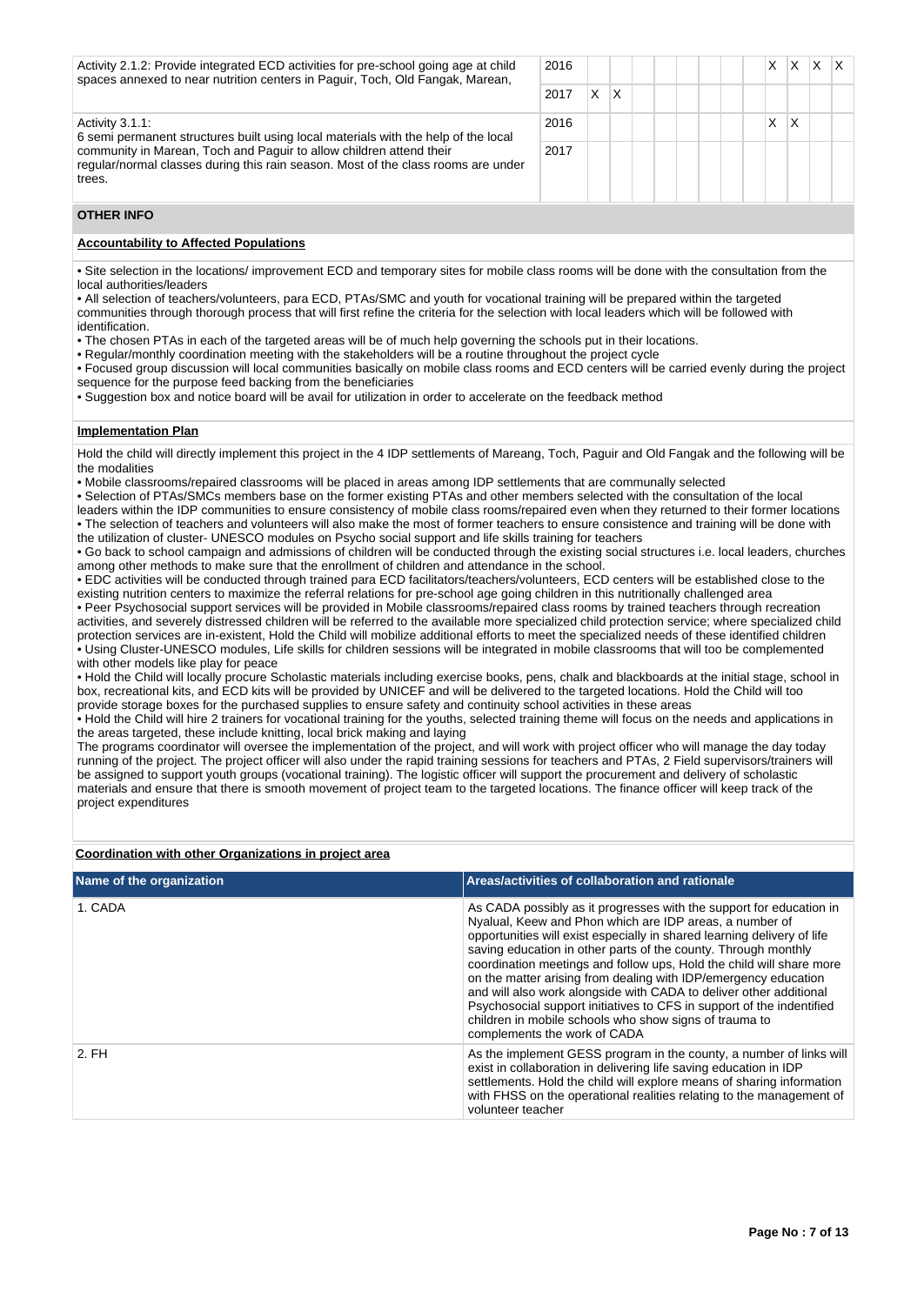| 3. ACF | ACF intent to support in the response to the flooding which occurred<br>recently in Old Fangak and Torch through NFI distributions, provision<br>of basic sanitation and hygiene promotion activities in partnership<br>with INGO Polish Humanitarian Action (PAH) for the construction of<br>rest rooms. In this regard Hold the child will cooperative with them<br>especially in extending sanitation and hygiene services to the<br>schools in the operation sites, like provision of water guard, water<br>cans, dissemination of hygiene messages,<br>rehabilitation/establishment pit latrines and so forth. |
|--------|---------------------------------------------------------------------------------------------------------------------------------------------------------------------------------------------------------------------------------------------------------------------------------------------------------------------------------------------------------------------------------------------------------------------------------------------------------------------------------------------------------------------------------------------------------------------------------------------------------------------|
| 4. FCA | Hold the child will coordinate with the County local authorities most<br>specifically the County education Department in the selection and<br>reselection of teachers, PTAs, sites for semi permanent structures<br>and mobilization of the local materials during project implementation.<br>In line with local authorities through coordination meetings, security<br>updates will be availed to the organization for the protection of its<br>employees/staff.                                                                                                                                                   |

### **Environment Marker Of The Project**

B+: Medium environmental impact with mitigation(sector guidance)

### **Gender Marker Of The Project**

2a-The project is designed to contribute significantly to gender equality

### **Justify Chosen Gender Marker Code**

The realization of this project will equally engage Men and Women, Boys and Girls and will too have impact on Men and Women, Boys and Girls at the end.

#### **Protection Mainstreaming**

This project will undertake a number of measures to mainstream the key protection aspects of the beneficiaries,

• The selection of PTAs/SMC members will prioritize former PTAs and other members selected in consultations with the local leaders among IDP and host communities, the selection of Teachers/volunteers will also maximize former teachers; to ensure consistence this and reduce incidence of tension among community members

• Enrollment for preschool and School age going children for ECD center and Mobile classrooms will be open to all children in the targeted IDP areas during the implementation cycle to ensure that harmony among IDPs and host communities exists.

• The project will undertake deliberate efforts towards increasing the protection of children through child rights awareness sessions/lessons, play for peace, life skills

• Youths will also be engaged in vocational training that will contribute to the reduction of their tendencies to engage in violent activities among other social negative practices

• The project implementation will maximize and build on the existing close collaboration that Hold the Child has with the partners on ground and local authorities

# **Country Specific Information**

# **Safety and Security**

Fangak is one of the opposition held areas, there has not been significant fighting of recent and with recent peace agreement between the rebels and the government, the project is subject to any possibilities; our field base is situated in the south (Old Fangak) one of the regional safe heaven. Based on our the team diversity; only indicated communities will be involved with direct implementation of the project • Prior to movement to the field, notifications about security will be done to the teams and items moving into the county will be done through our County based team leader

• Only 3 staffs from external (Non locals') will be involved with day to day operations i.e. project officer and the 2 supervisors, these will be appropriately introduced to the local authorities and their movements with between sites will be accompanied by a local team members. • Visibility initiatives will be maximized to reduce tendencies of attacks on our teams

• All our staff will appropriately be oriented to our safety standards and be required to observe them at all times and should there be a need for evacuation, The 3 re-locatable staff under this project will be part of those to be evacuated through the humanitarian system

### **Access**

Fangak communities/Payams are sporadically divided by a river and streams, and a flood prone areas with likelihoods of having a share of the 2015 annual floods,

With this working context, we have maintained our operations in these areas and continuously improved the quality of our interventions through approaches such as;

• Strong partnership with local communities, to enable us to target locations of high grounds with high populations or receive people as the move to due to floods, and such locations are usually accessible by boats in the most parts of the year

• Activity plans that are season sensitive i.e. preposition of supplies in locations that are higher levels before the onset of rain

This project is targeting IDP settlements with populations that are on high grounds and are accessible by boats all year round. During the funding cycle hold the Hold the Child will harness working relations with partners on ground to maximize the on the costs of movements with the target areas and to ensure consistent follow-ups with the operations at the project sites. Fangak has been relatively stable through the since the onset of the crisis and its currently one of the safe havens, the county is served by 3 land able air strips i.e. Old Fangak, Juiabor and Toch if one area like old Fangak is accessible the 2 options will be explored for landing during the monitoring visits. If there are no accessible points, Hold the Child will work with local authorities and the social networks to remotely continue the operation at a minimal level until the situation improves for direct supervision and support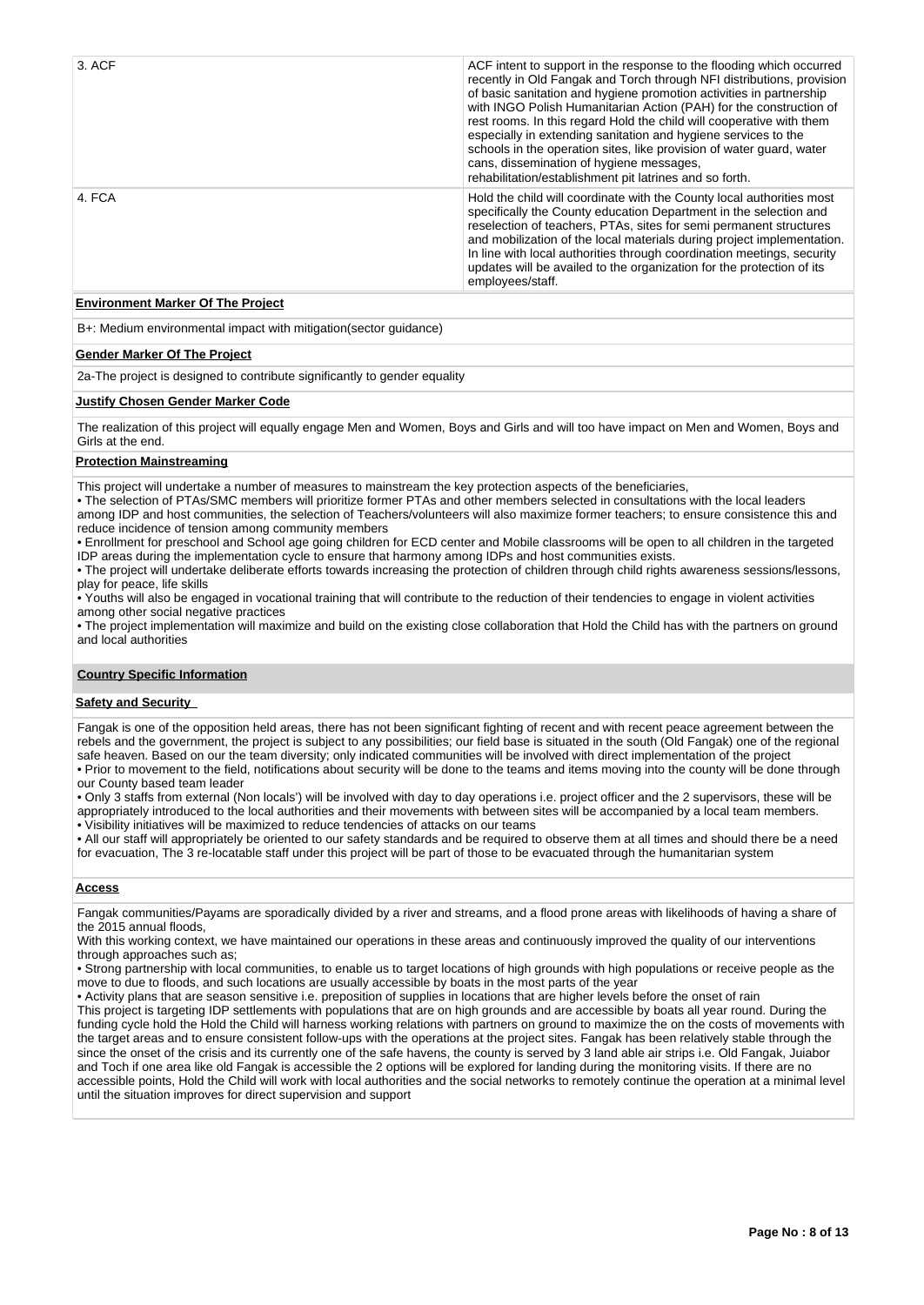# **BUDGET**

| ובטשט  |                                                                                                                                                                                                                                                                                              |   |                |                       |                                          |                           |                   |
|--------|----------------------------------------------------------------------------------------------------------------------------------------------------------------------------------------------------------------------------------------------------------------------------------------------|---|----------------|-----------------------|------------------------------------------|---------------------------|-------------------|
| Code   | <b>Budget Line Description</b>                                                                                                                                                                                                                                                               |   | $D/S$ Quantity | <b>Unit</b><br>cost   | <b>Duration</b><br><b>Recurran</b><br>ce | $\%$<br>charged<br>to CHF | <b>Total Cost</b> |
|        | <b>Staff and Other Personnel Costs</b>                                                                                                                                                                                                                                                       |   |                |                       |                                          |                           |                   |
| 1.1    | Program Director is charged with the running of the project as<br>a whole like provision of necessary support to the team                                                                                                                                                                    | S |                | $1 \mid 3,000$<br>.00 | 6                                        | 30.00                     | 5,400.00          |
|        | S                                                                                                                                                                                                                                                                                            |   |                |                       |                                          |                           |                   |
| 1.2    | Program coordinator, will coordinate the activities at Juba as<br>well as at field level and will have visits to the sites if deemed<br>necessary.                                                                                                                                           | S | 1 <sup>1</sup> | 2,500<br>.00          | 6                                        | 50.00                     | 7,500.00          |
|        | S                                                                                                                                                                                                                                                                                            |   |                |                       |                                          |                           |                   |
| 1.3    | The project officer will be base in Juba but will have field visits,<br>organizes trainings in collaboration with the project assistant<br>and the field education supervisor.                                                                                                               | D |                | $2 \mid 1,500$<br>.00 | 6                                        | 100.00                    | 18,000.00         |
|        | S                                                                                                                                                                                                                                                                                            |   |                |                       |                                          |                           |                   |
| 1.4    | Finance officer will be responsible for all finances during the<br>project cycle but will be assisted with the finance assistant who<br>will be base in Fangak                                                                                                                               | D | 1 <sup>1</sup> | 2,000<br>.00          | 6                                        | 40.00                     | 4,800.00          |
|        | S                                                                                                                                                                                                                                                                                            |   |                |                       |                                          |                           |                   |
| 1.5    | Logistic officer in collaboration with the coordinator, project<br>officer, education field supervisor and education assistant will<br>be responsible for the movements of staff, supplies delivery<br>and any other logistical support which may deem necessary.                            | S |                | 1 1,800<br>.00        | 6                                        | 40.00                     | 4,320.00          |
|        | S                                                                                                                                                                                                                                                                                            |   |                |                       |                                          |                           |                   |
| 1.6    | Education field officer will be an overseer, compiles reports<br>from the sites, submits them to the project assistance for<br>verificationa and finally to the project officer for submission to<br>the Cluster (5Ws)                                                                       | D |                | 2   800.0<br>0        | 6                                        | 100.00                    | 9,600.00          |
|        | S                                                                                                                                                                                                                                                                                            |   |                |                       |                                          |                           |                   |
| 1.7    | Human resources base is Juba and will work alongside the<br>project officer in the recruitment of staff and their welfare.                                                                                                                                                                   | S |                | $1 \mid 1,700$<br>.00 | 6                                        | 40.00                     | 4,080.00          |
|        | S                                                                                                                                                                                                                                                                                            |   |                |                       |                                          |                           |                   |
| 1.8    | Community mobilizers will be tasked with the mobilization of<br>meetings with the local authorities, dissemination of messages<br>to the community regarding the sending of children to school,<br>will mobilize for the local materials during setting up of semi-<br>permanent class rooms | D |                | 2   40.00             | 6                                        | 100.00                    | 480.00            |
|        | S                                                                                                                                                                                                                                                                                            |   |                |                       |                                          |                           |                   |
| 1.9    | Project assistant willbe roving and supports the field supervisor   D                                                                                                                                                                                                                        |   |                | $1 \mid 1,500$<br>.00 | 6                                        | 100.00                    | 9,000.00          |
|        |                                                                                                                                                                                                                                                                                              |   |                |                       |                                          |                           |                   |
|        | <b>Section Total</b>                                                                                                                                                                                                                                                                         |   |                |                       |                                          |                           | 63,180.00         |
| Travel |                                                                                                                                                                                                                                                                                              |   |                |                       |                                          |                           |                   |
| 5.1    | <b>UNHAS return tickets</b>                                                                                                                                                                                                                                                                  | D |                | 3 275.0<br>0          | 8                                        | 100.00                    | 6,600.00          |
|        | D                                                                                                                                                                                                                                                                                            |   |                |                       |                                          |                           |                   |
| 5.2    | Per diems during the travels                                                                                                                                                                                                                                                                 | D |                | 7 30.00               | 14                                       | 100.00                    | 2,940.00          |
|        | D                                                                                                                                                                                                                                                                                            |   |                |                       |                                          |                           |                   |
|        | <b>Section Total</b>                                                                                                                                                                                                                                                                         |   |                |                       |                                          |                           | 9,540.00          |
|        | <b>General Operating and Other Direct Costs</b>                                                                                                                                                                                                                                              |   |                |                       |                                          |                           |                   |
| 7.1    | Teachers refresher/training on psychosocial support and life<br>skills for childrena and school management                                                                                                                                                                                   | D |                | 150 15.00             | 3                                        | 100.00                    | 6,750.00          |
|        | D                                                                                                                                                                                                                                                                                            |   |                |                       |                                          |                           |                   |
| 7.2    | Rapid teacher refresher training for para ECD volunteers on<br>ECD education and links with health and nutrition for children                                                                                                                                                                | D |                | 50 15.00              | 3                                        | 100.00                    | 2,250.00          |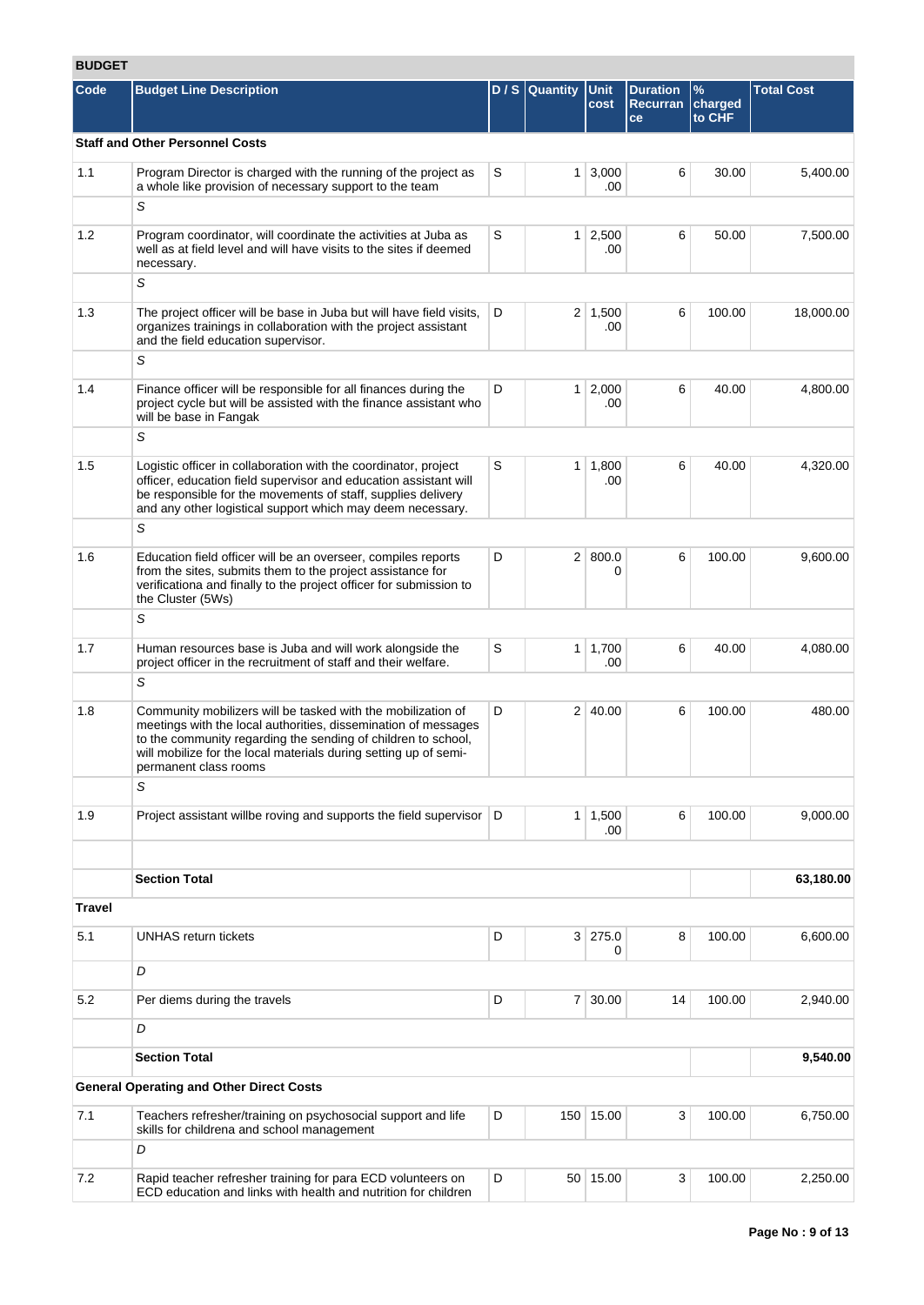|                         | D                                                                                                                                                                                          |   |                |                     |                |        |            |
|-------------------------|--------------------------------------------------------------------------------------------------------------------------------------------------------------------------------------------|---|----------------|---------------------|----------------|--------|------------|
| 7.3                     | Incentives for teachers/volunteer teachers, (100 primary<br>teachers and 50 para ECDs teachers)                                                                                            | D |                | 150 40.00           | 6              | 100.00 | 36,000.00  |
|                         | D                                                                                                                                                                                          |   |                |                     |                |        |            |
| 7.4                     | Contribution to Fangak office utilities (staff welfares like break<br>tea, incentives, water, gas for the cooker etc)                                                                      | D |                | 2   500.0<br>0      | 6              | 100.00 | 6,000.00   |
|                         | D                                                                                                                                                                                          |   |                |                     |                |        |            |
| 7.5                     | Contribution to Juba coordination office (staff welfares, water,<br>incentives (soda & water during project review meetings etc)                                                           | S |                | 1   600.0<br>0      | 6              | 100.00 | 3,600.00   |
|                         | D                                                                                                                                                                                          |   |                |                     |                |        |            |
| 7.6                     | Contribution to Juba generator running costs (for fuel,<br>generator maintenances and repairs etc)                                                                                         | D | 1 <sup>1</sup> | 500.0<br>0          | 6              | 30.00  | 900.00     |
|                         | D                                                                                                                                                                                          |   |                |                     |                |        |            |
| 7.7                     | Contribution to Internet connection (as payment to the service<br>providers)                                                                                                               | S |                | $1 \mid 700.0$<br>0 | 6              | 30.00  | 1,260.00   |
|                         | D                                                                                                                                                                                          |   |                |                     |                |        |            |
| 7.8                     | Communication (air time cards of cellular in Juba and Thuraya<br>units for the field use (Thuraya units to be purchase and Zain<br>post paid air time at Juba level)                       | S | 1 <sup>1</sup> | 350.0<br>0          | 6              | 100.00 | 2,100.00   |
|                         | D                                                                                                                                                                                          |   |                |                     |                |        |            |
| 7.9                     | Contribution to vehicle running costs at Juba level (contribution<br>for fuel, maintenance and repairs)                                                                                    | S | 1 <sup>1</sup> | 800.0<br>0          | 6              | 50.00  | 2,400.00   |
|                         | D                                                                                                                                                                                          |   |                |                     |                |        |            |
| 7.10                    | Costs for Boat fuel and maintenance in Fangak (fuel,<br>maintenance and repairs for the speed boat in Old Fangak)                                                                          | S |                | $1 \mid 700.0$<br>0 | 6              | 100.00 | 4,200.00   |
|                         | D                                                                                                                                                                                          |   |                |                     |                |        |            |
| 7.11                    | Costs for charters for supply deliveries (handling) to Fangak (2<br>trips)                                                                                                                 | D |                | 1   15,00<br>0.00   | $\overline{2}$ | 100.00 | 30,000.00  |
|                         | D                                                                                                                                                                                          |   |                |                     |                |        |            |
| 7.12                    | Refreshers training for PTAs/ in Fangak, (refreshments)                                                                                                                                    | D |                | 120 15.00           | 3              | 100.00 | 5,400.00   |
|                         | D                                                                                                                                                                                          |   |                |                     |                |        |            |
| 7.13                    | Stationery for Project Management (contribution for the<br>purchase of ream of papers, pens, envelops, ink etc)                                                                            | S |                | 1   450.0<br>0      | 6              | 100.00 | 2,700.00   |
|                         | D                                                                                                                                                                                          |   |                |                     |                |        |            |
| 7.14                    | Building/construction of semi-permanent structures i.e. putting<br>up temporary shelters since most of the schools are under<br>trees (purchase of local poles, grass, labor, mudding etc) | D | 1 <sup>1</sup> | 15,07<br>5.00       | $\mathbf{1}$   | 100.00 | 15,075.00  |
|                         |                                                                                                                                                                                            |   |                |                     |                |        |            |
|                         | <b>Section Total</b>                                                                                                                                                                       |   |                |                     |                |        | 118,635.00 |
| <b>SubTotal</b>         |                                                                                                                                                                                            |   | 503.00         |                     |                |        | 191,355.00 |
| Direct                  |                                                                                                                                                                                            |   |                | 153,795.00          |                |        |            |
| Support                 |                                                                                                                                                                                            |   |                |                     |                |        | 37,560.00  |
| <b>PSC Cost</b>         |                                                                                                                                                                                            |   |                |                     |                |        |            |
| <b>PSC Cost Percent</b> |                                                                                                                                                                                            |   |                |                     |                |        | 7.00       |
| <b>PSC Amount</b>       |                                                                                                                                                                                            |   |                |                     |                |        | 13,394.85  |
| <b>Total Cost</b>       |                                                                                                                                                                                            |   |                |                     |                |        | 204,749.85 |
|                         | <b>Grand Total CHF Cost</b>                                                                                                                                                                |   |                |                     |                |        | 204,749.85 |